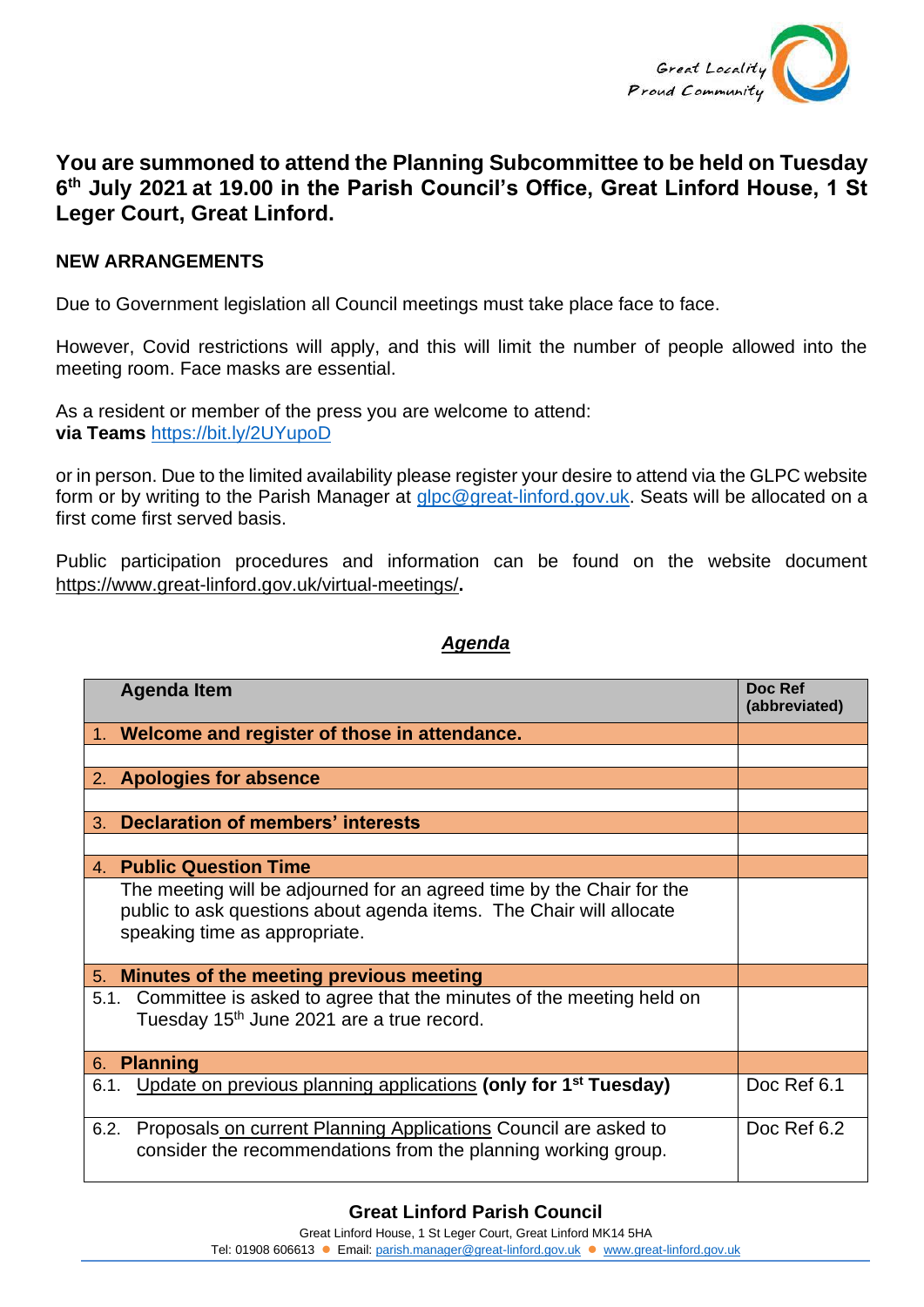

|        | <b>Agenda Item</b>                                                                                                                                                                                                                                                                                                                                                                                                                           | Doc Ref<br>(abbreviated) |
|--------|----------------------------------------------------------------------------------------------------------------------------------------------------------------------------------------------------------------------------------------------------------------------------------------------------------------------------------------------------------------------------------------------------------------------------------------------|--------------------------|
|        | CIIr J Whelan proposes that these recommendations are accepted by<br>Council.                                                                                                                                                                                                                                                                                                                                                                |                          |
| 6.2.1. | 21/01125/LBC The Old Rectory High Street Great Linford MK14 5AX<br>Listed building consent for the removal of existing picket wood and wire<br>fence (45" high 23" wide) 14m section of boundary wall and 20m<br>section of laurel bushes and replacement with a 20m length stone wall<br>with cock and hen copping stones in keeping with existing 14m length<br>section of wall.                                                           |                          |
| 6.2.2. | 21/01817/TCA The Old Rectory High Street Great Linford MK14 5AX<br>Notification of intention to Leaning Sycamore T1 fell to ground level,<br>dead Elm T2 fell to ground, Ivy clad Sycamore T3 fell to ground level,<br>Yew T4 clear Elder underneath Raised Bed, Sycamore T5 fell to<br>ground level, Yew T6 fell to ground level, Ash T11 Crown clean, Ash<br>sucker T14 fell to ground level, Small Yews x 5 G2 raise crown to<br>balance. |                          |
| 6.2.3. | 21/01781/FUL 8 Coberley Close Downhead Park MK15 9BJ<br>Proposed new fence.                                                                                                                                                                                                                                                                                                                                                                  |                          |
| 6.2.4. | 21/01669/FUL Mercedes Benz UK LTD Delaware Drive Tongwell<br><b>MK15 8BA</b><br>Installation of multiple solar array carport systems to existing carpark.                                                                                                                                                                                                                                                                                    |                          |
| 6.2.5. | 21/01893/FUL 17 Gyosei Gardens Willen Park Milton Keynes MK15<br>9EL<br>Single storey rear extension (retrospective)                                                                                                                                                                                                                                                                                                                         |                          |
| 6.2.6. | 21/01841/FUL 171 Hainault Avenue Giffard Park Milton Keynes MK14<br>5PR<br>Erection of single storey side extension.                                                                                                                                                                                                                                                                                                                         |                          |
| 6.2.7. | 21/01670/TPO 5 Cedar Court Blakelands MK14 5GA<br>TPO consent Crown Thin Oak tree by 30%, remove epicormic on main<br>stem, crown reduce to the sides up to 2m in line with canopy, remove<br>large limb growing towards 6 Cedar court, reduce lower large limb with<br>cavity by 1-2 m, check diseased position of trunk and trim back<br>branches growing closest to the house by 1-2m.                                                    |                          |
| 6.2.8. | 21/01739/FUL 1 Stanway Close Downhead Park MK15 9BU<br>Proposed single storey rear extension.                                                                                                                                                                                                                                                                                                                                                |                          |
| 6.2.9. | 21/01761/TPO The Old Rectory High street Great Linford MK14 5AX<br>Consent to Yews G1 prune to clear drive and remove damaged limb;<br>Sycamores T7 and T8 remove deadwood and sever Ivy; Twin<br>stemmed Sycamore T9 remove damaged limb; Ash T10 crown clean;                                                                                                                                                                              |                          |